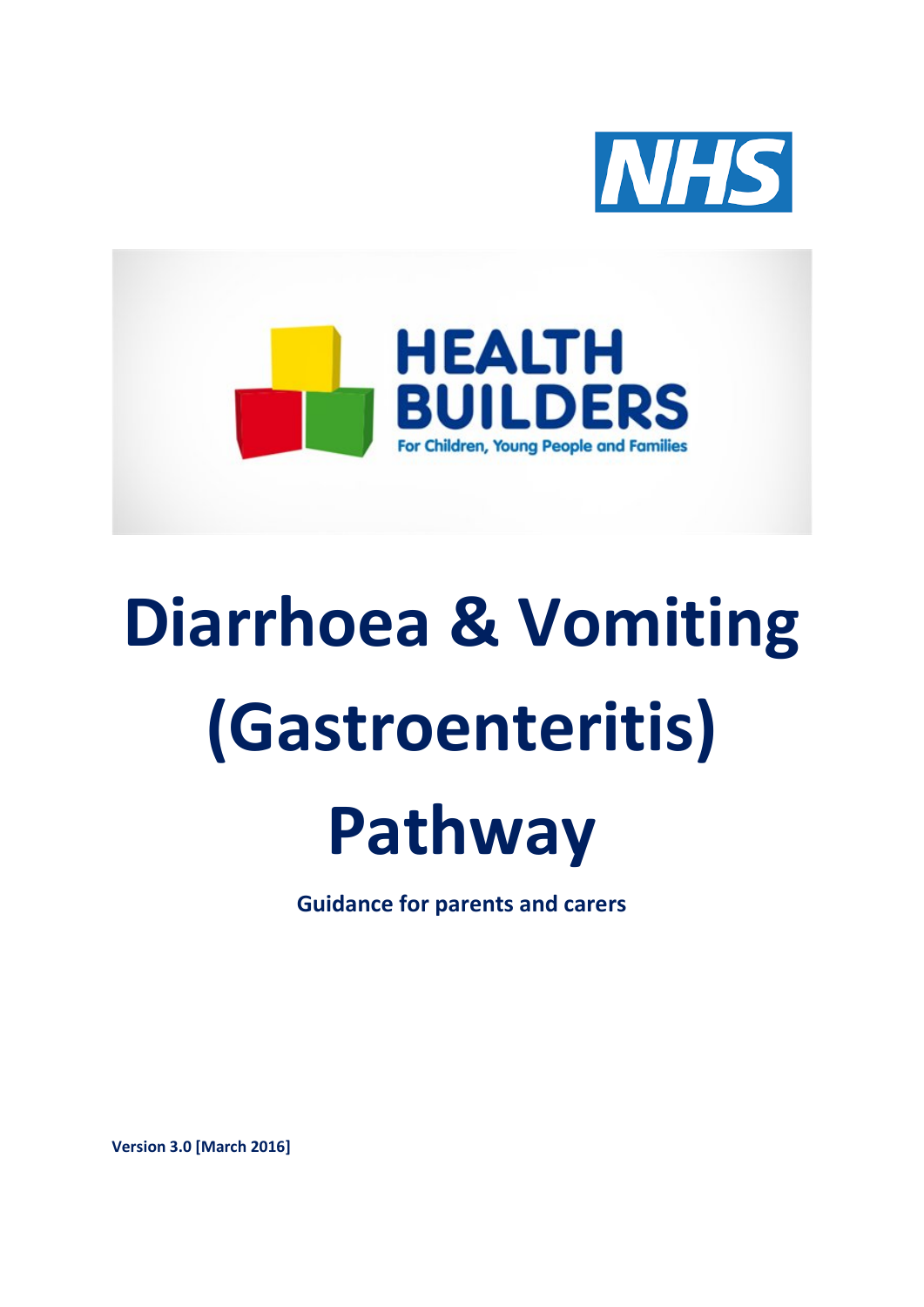#### **Is my child unwell?**

When young children suddenly begin to have diarrhoea and vomiting this is usually caused by an infection in the gut. This illness is known as gastroenteritis.

#### **What causes gastroenteritis?**

The most common cause of gastroenteritis in children is a virus called the rotavirus. This virus is passed out in the stools (faeces) of someone with the infection. It can be transferred to food, objects and surfaces if the infected person doesn't wash their hands after going to the toilet.

The infection is usually then passed to someone else when they either eat contaminated food or touch a contaminated object or surface and then touch their mouth.

Young children are particularly vulnerable to this infection because they often forget to wash their hands after going

to the toilet or before eating, and they have not yet built up a resistance to the rotavirus

It's estimated that almost every child will have at least one rotavirus infection before the age of five and many children will have several episodes a year. Most infections occur among children under four years old.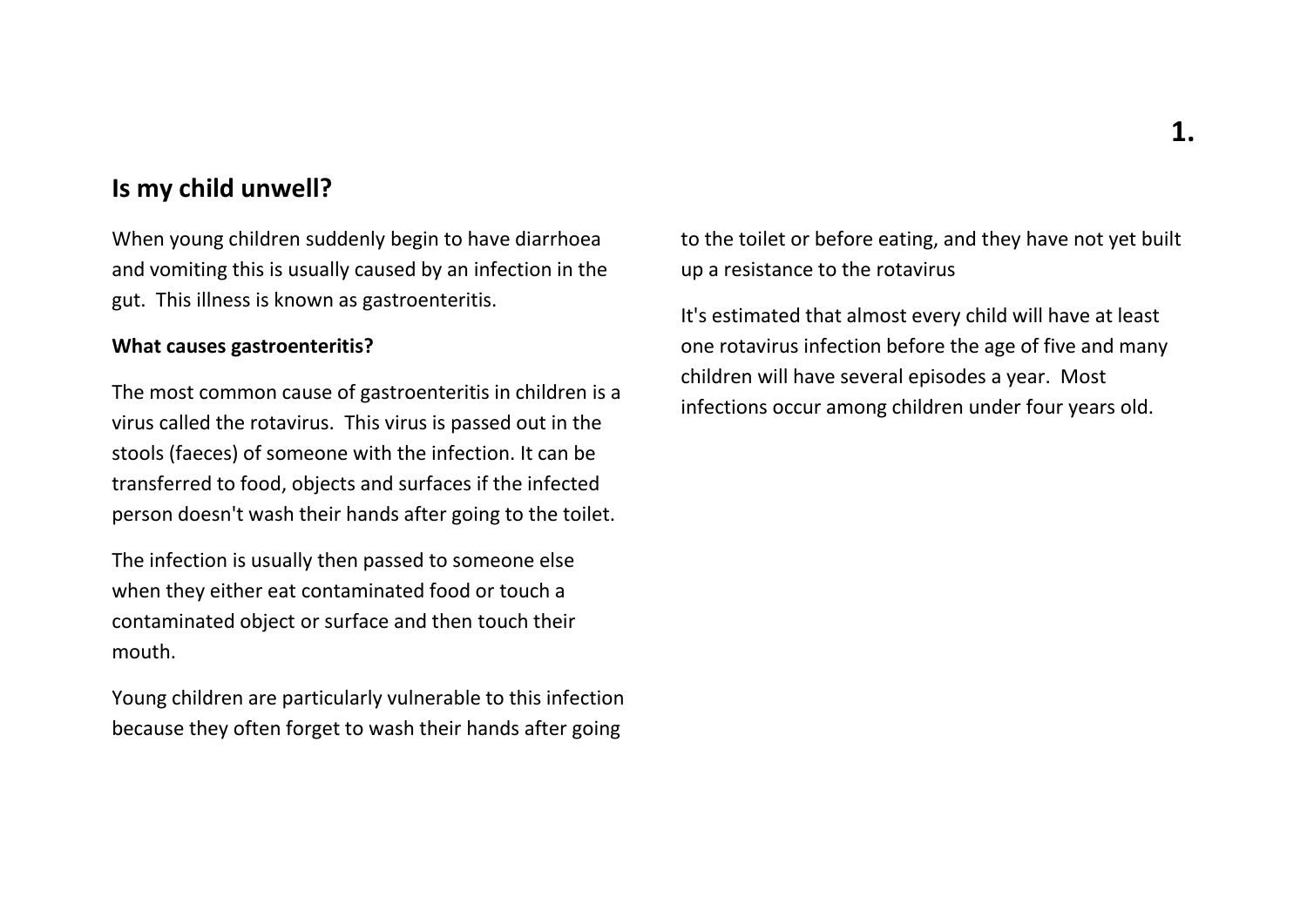# **When should I seek help?**

Most children with Gastroenteritis get better without treatment. You will normally be able to look after them at home.

Signs and symptoms to look out for are $^1$  $^1$ :

#### **Green**

• Playing, eating and drinking normally.

#### **[Monitor at home]**

#### **Amber**

- Passing urine less often than usual.
- Sunken soft spot (fontanelle) on their head.
- Have few or no tears when they cry.
- Have fewer wet nappies.
- Drowsiness.

 $\overline{a}$ 

- <span id="page-2-0"></span>• Tiredness.
- Dark coloured, strong smelling urine.
- Becomes ill after foreign travel.

#### **[Contact a Health Professional]**

# **Red**

- Temperature of 38°C (100.4°F) or higher in children younger than three months.
- Temperature of 39°C (102.2°F) or higher in children older than three months.
- Shortness of breath.
- Abnormally rapid breathing.
- Stiff neck.
- Swelling in the soft part of their head (fontanelle) in babies, 0-18months only.
- Blotchy red rash, which, unlike most other rashes, does not fade when you put a glass against it.

[Continues…]

 $1$  Please note this is not an exhaustive list for further information please consult the 'When Should I Worry Booklet'.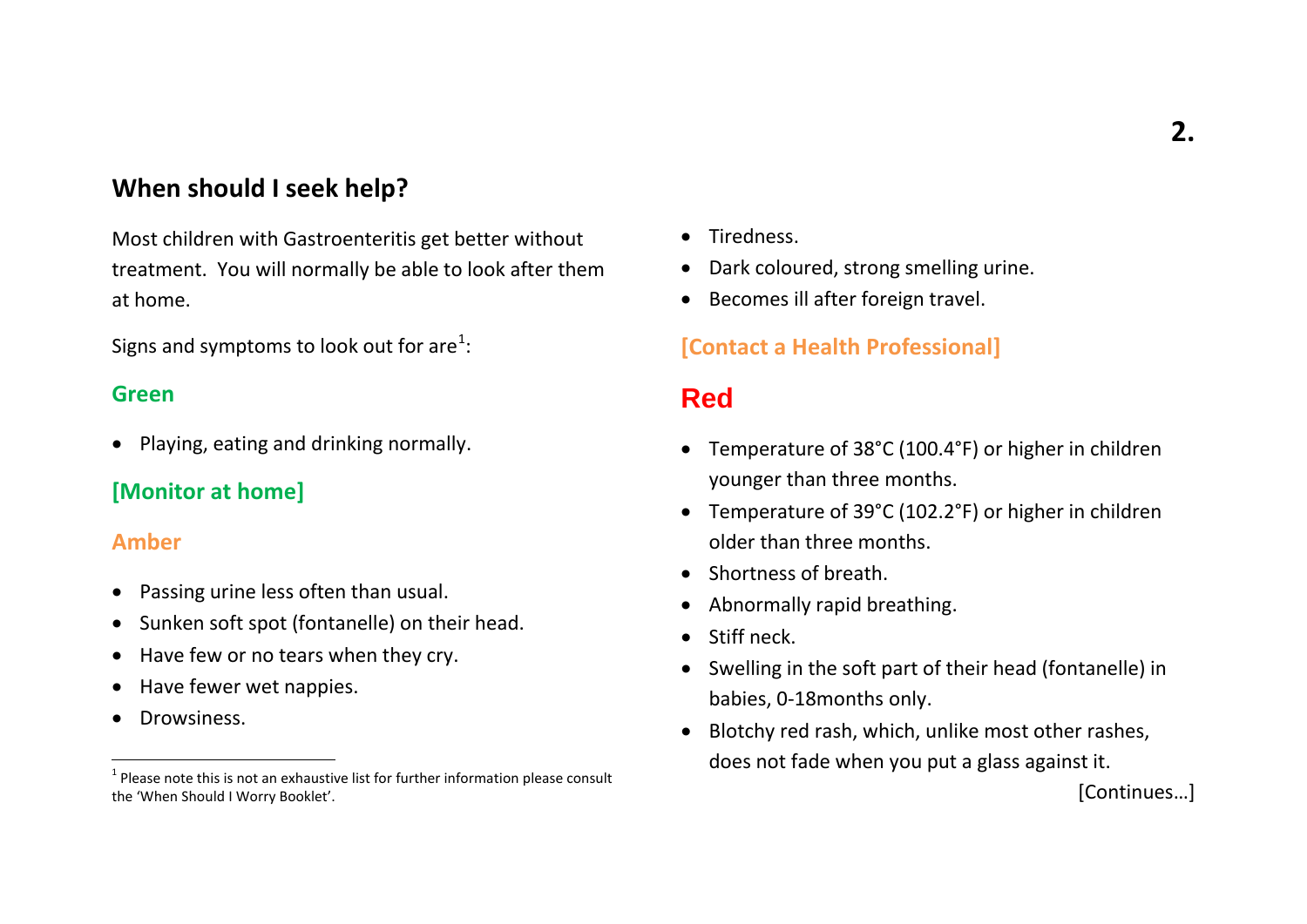- Blood or mucus in their stools (faeces).
- Green vomit or vomiting for longer than three days.
- Severe pain or swelling of their stomach.
- Change in their normal mental state, such as appearing confused.
- Diarrhoea that lasts longer than a week.
- Symptoms of dehydration that persist or get worse, despite treatment with fluids and oral rehydration solutions.
- Extreme thirst.
- Feeling unusually tired (lethargic) or confused.
- Not passing urine for eight hours.
- Rapid heartbeat dizziness when you stand up that doesn't go away after a few seconds.

# **[Urgently Contact GP/A&E]**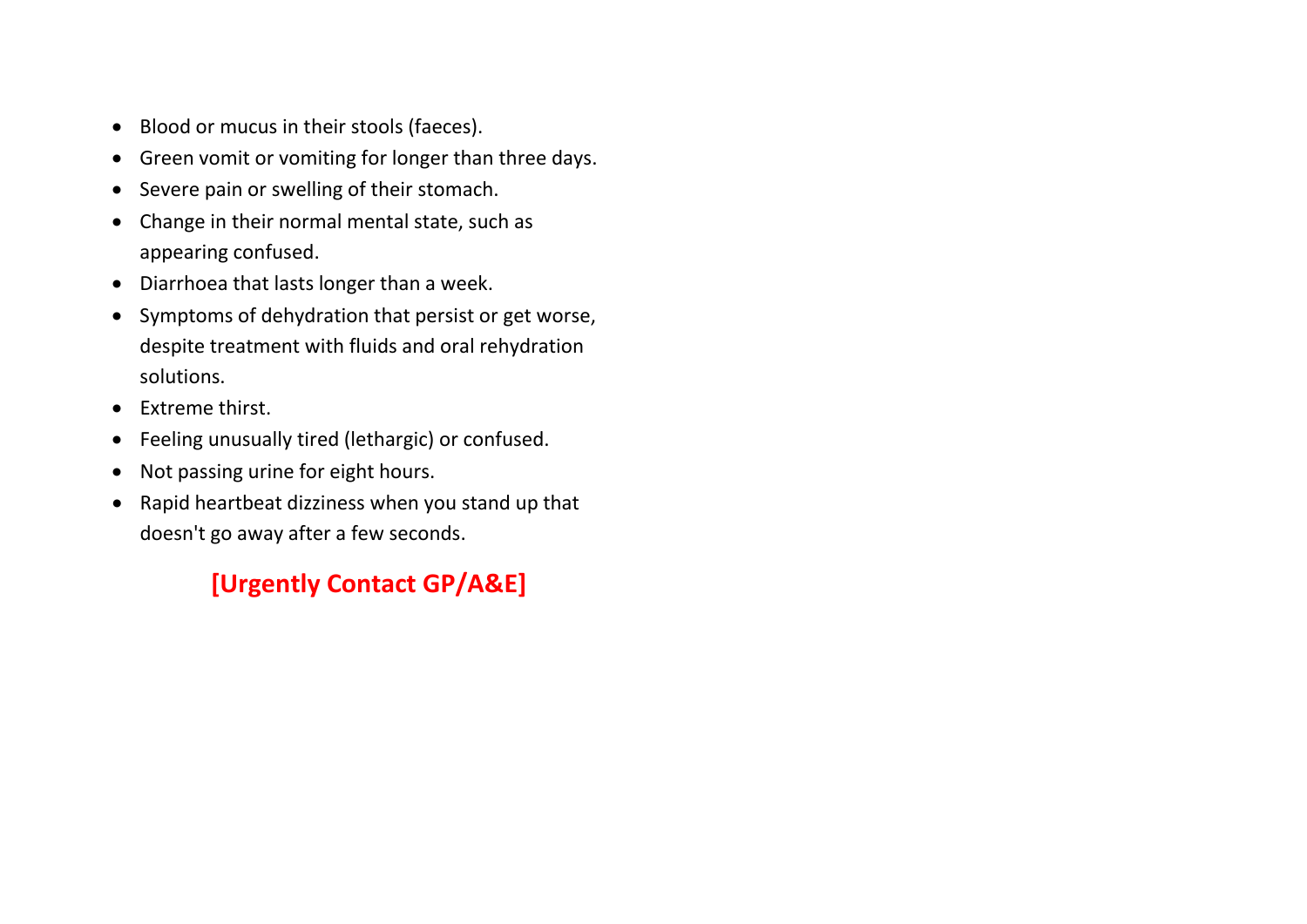### **People I can turn to for help**

The information provided in this pathway is for parents or carers of children under 5's with diarrhoea and vomiting. It gives advice on how to look after your child, the symptoms to look out for and what to do if your child's symptoms get worse. It is not meant to be a substitute for advice from a doctor or nurse, or CHoC.

The following people can be contacted to get advice and guidance:

- Your Family & Friends
- Community Pharmacist
- Health Visitor
- School Nurse
- GPs
- NHS 111
- Out of Hours (Cumbria Health on Call, CHoC)

Contact with a health professional will not necessarily be face to face. An initial consultation may be given over the phone, following this discussion the health professional may well ask to see your child.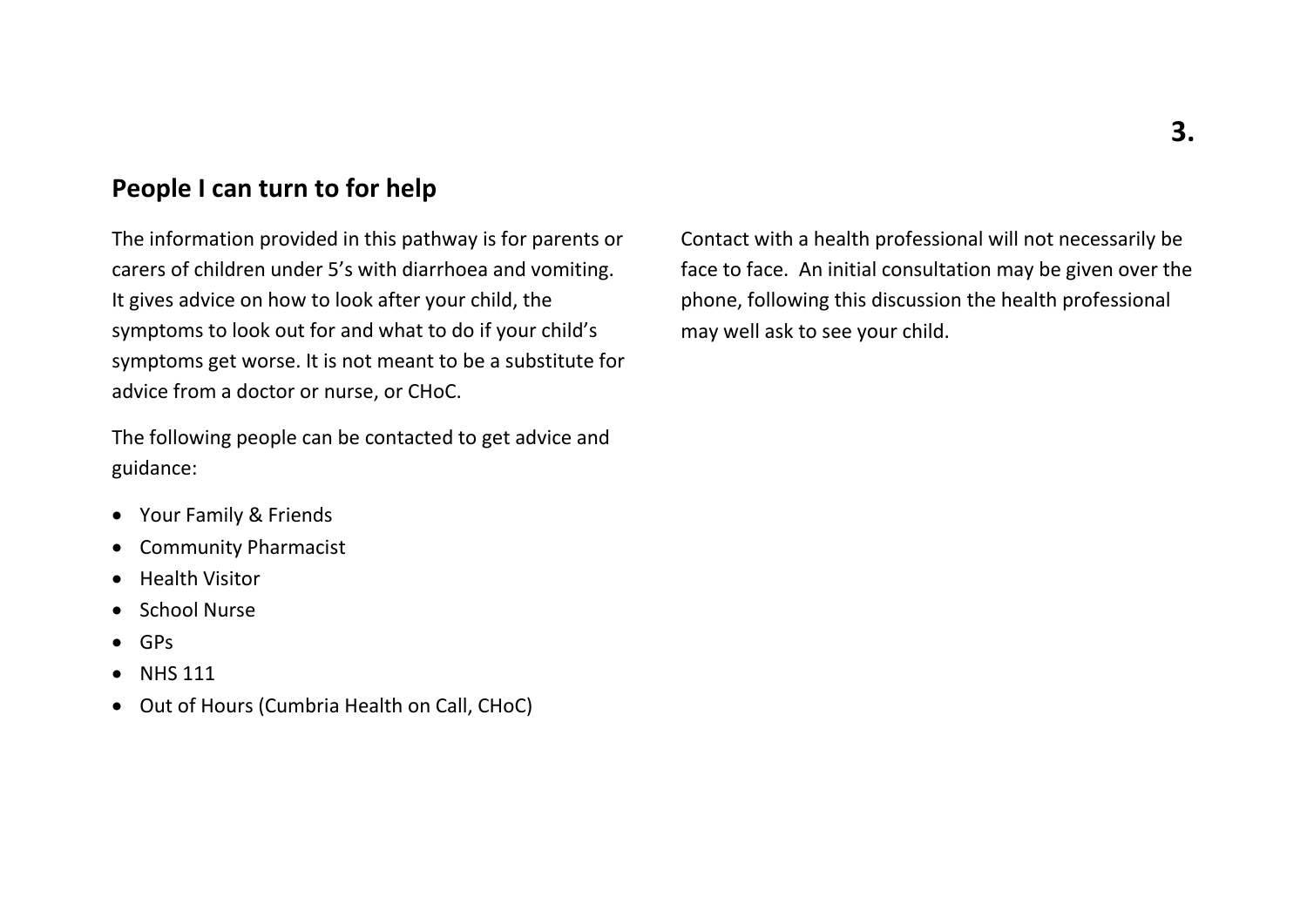# **4.**

#### **What the health professional will do**

With you they will reach a clear understanding of your child's needs by:

- Listening to you and your child's concerns.
- Making an assessment of your child's needs either on the phone or face to face.

The plan will depend on:

- The age of your child.
- If there are signs of illness that need treatment. Treatment might include:
	- o Fluids to help rehydrate your child.
	- o Paracetamol to aid in pain relief.
- The need for further assessment.
- As most infections are viral it is extremely unlikely that your child will need antibiotics.

#### **The plan**

The plan will include:

- Where to look after your child most will stay at home.
- Advice on home care including when to ask for help again.
- Expected length of illness and likely outcomes.
- If and when a review of your child is necessary this may be by your GP or in hospital.

For some, the plan will include advice on:

- Further assessment or tests.
- Attending nursery or school.
- Referral to hospital may be for assessment in the first place, but may lead to admission.

You will always receive:

• A copy of this Health Builders Diarrhoea & Vomiting pathway.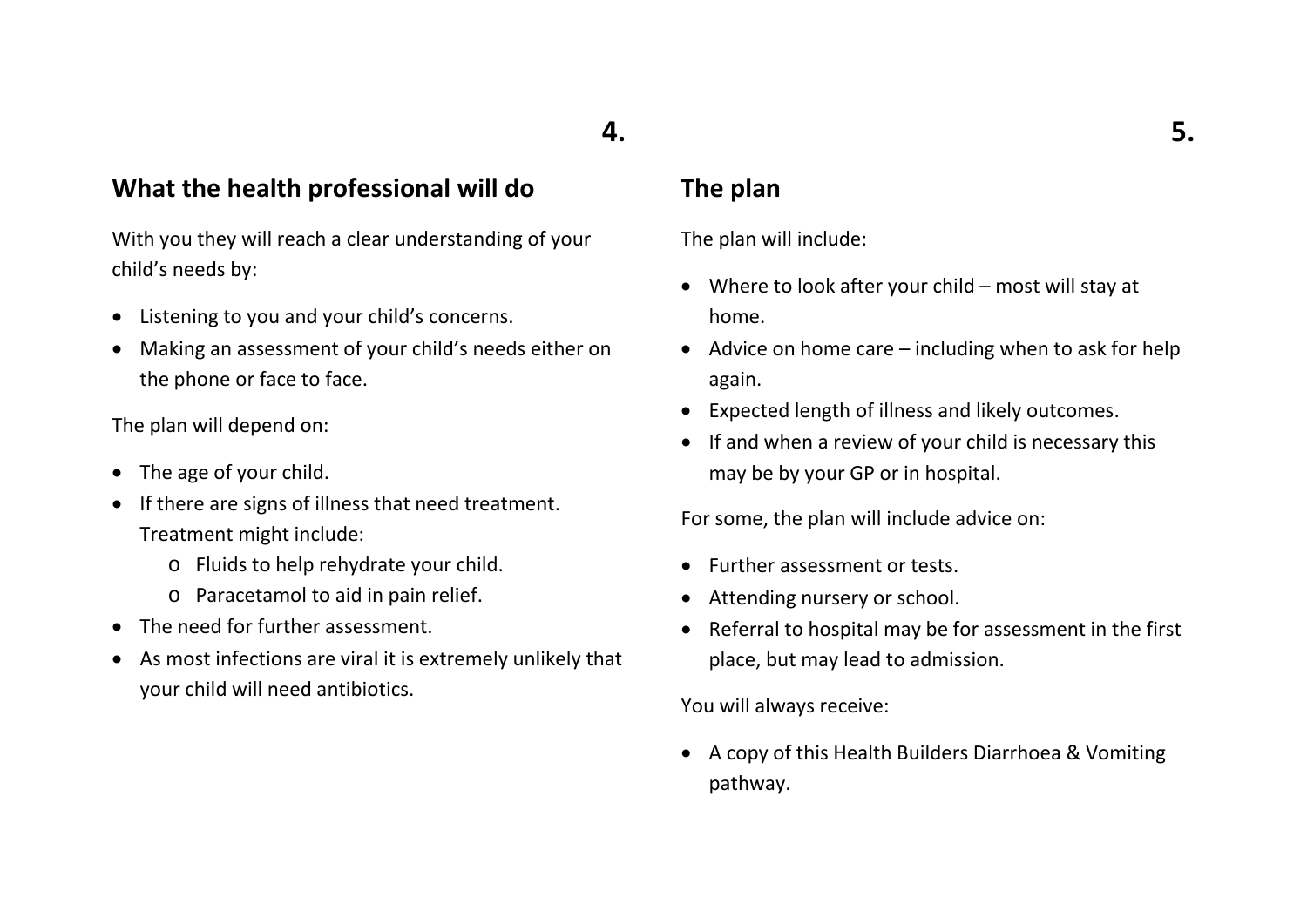# **How will I know my child is better?**

Diarrhoea often lasts for 5-7 days and in most children it will stop within 2 weeks.

Vomiting often lasts 1-2 days and in most children it will stop within 3 days.

When your child is feeling better and is starting to eat and drink more normally and is managing to keep fluids down and not have to go to the toilet, this is a good indication that the episode of D&V has finished.

Be aware that your child may still be infectious, even after they are feeling better (see page E for further information).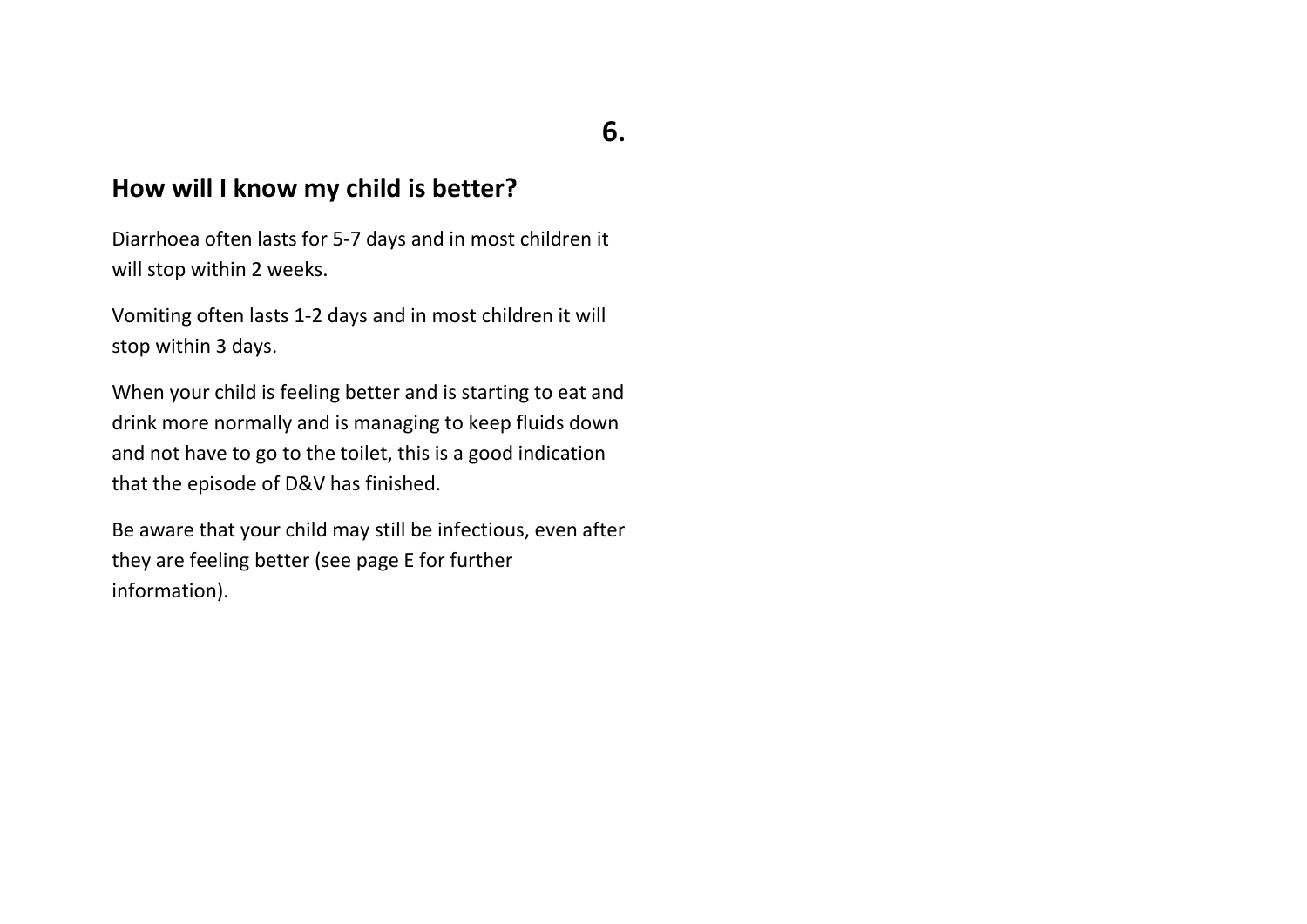# **A.**

#### **About hydration**

Severe diarrhoea and vomiting can lead to dehydration, which is when the body doesn't have enough water or the right balance of salts to carry out its normal functions. If the dehydration becomes severe it can be dangerous.

Children at risk of dehydration include; young babies, children who haven't been able to drink enough during their illness and children whose diarrhoea and vomiting has been severe.

Contact your healthcare professional, for instance your doctor, if your child develops any of the symptoms of dehydration listed below. Some of the symptoms of dehydration are:

- Seeming unwell. Dry mouth.
- Pale or mottled skin. Cold hands and feet.
- Unusually irritable/ lethargic.
- Lack of Tears.
- 
- 
- Passing less urine than normal.

#### **How to prevent dehydration**

If your child has gastroenteritis but is not dehydrated:

- Keep feeding them as normal (for example, breast milk) and offer plenty of drinks
- Your healthcare professional, for instance your doctor, may recommend that you give your child a special fluid known as ORS (Oral Rehydration Salt Solution). ORS (e.g. Dioralyte/Electrolade) can help prevent dehydration from occurring. It is also used to treat children who have become dehydrated (see page C)
- If you do not have any ORS, you can use sugary cordial or iced lollies to aid in rehydration
- Fresh fruit juice and fizzy drinks should be discouraged, because these can make diarrhoea worse.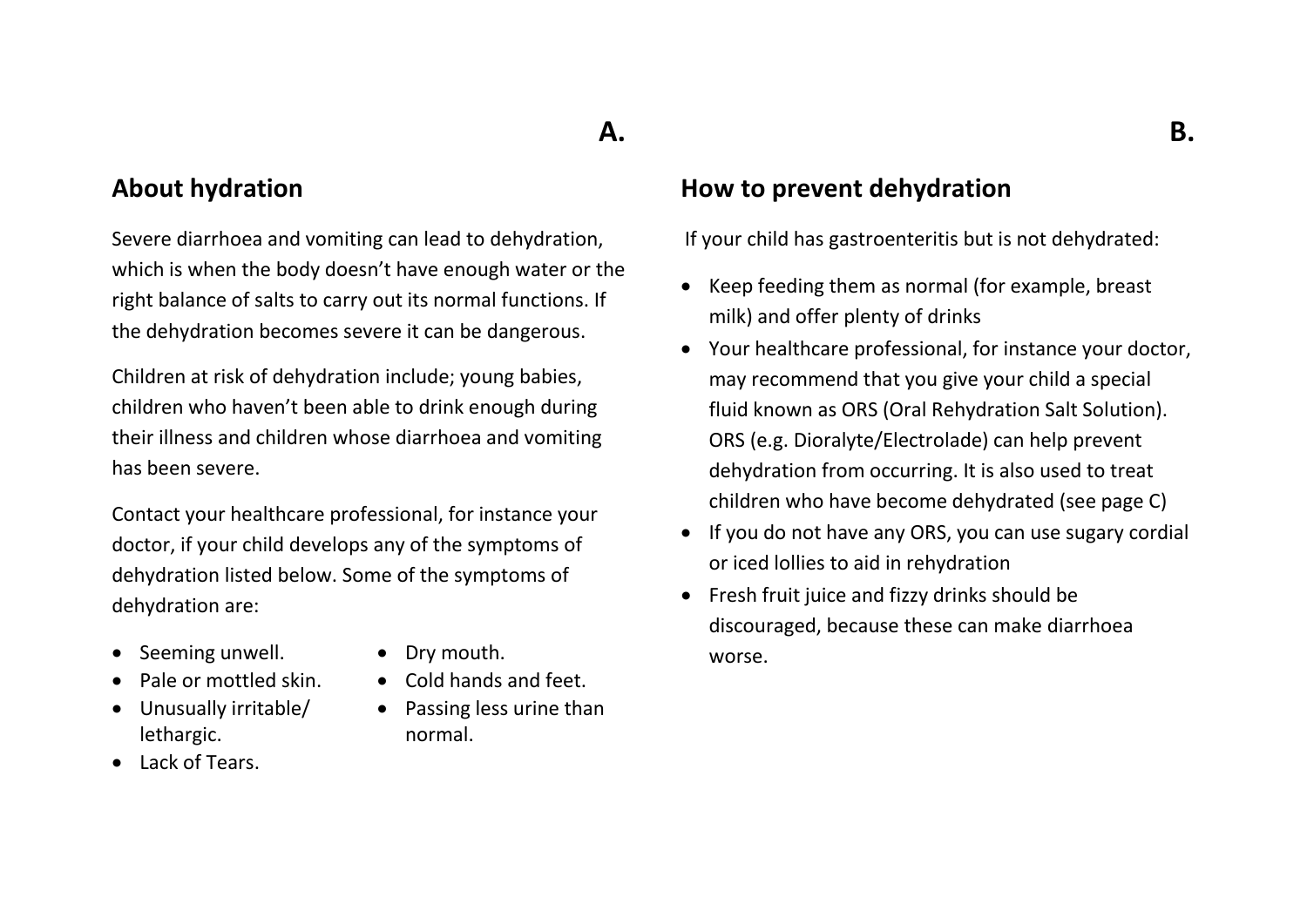# **Treating dehydration**

How to treat dehydration at home:

- Most children who are dehydrated can be rehydrated by giving them ORS to drink.
- Make up the ORS according to the instructions on the packet. Your healthcare professional can tell you how much your child should drink.
- Give your child frequent, small drinks of ORS.
- Your child may vomit a little when they start to drink the ORS.
- Contact a healthcare professional if your child keeps vomiting or will not drink the solution.
- If you are breastfeeding your child, continue to breastfeed in addition to giving the ORS.
- If you do not have any ORS available or your child will not drink ORS you can use sugary cordial or iced lollies to aid in rehydration.
- Fluids should be given 'little and often'.

Your child should not eat any solid food until they are rehydrated.

It usually takes about four hours to complete rehydration.

#### **Going to hospital**

Your child may need to go to hospital if they won't drink the ORS, or keep being sick, or if the dehydration is severe, or if the healthcare professional is concerned.

Treatment in hospital will include:

- Assessment.
- Possible treatment with ORS.
- Observation for a period of time.
- A small number of children may need blood tests or other interventions.